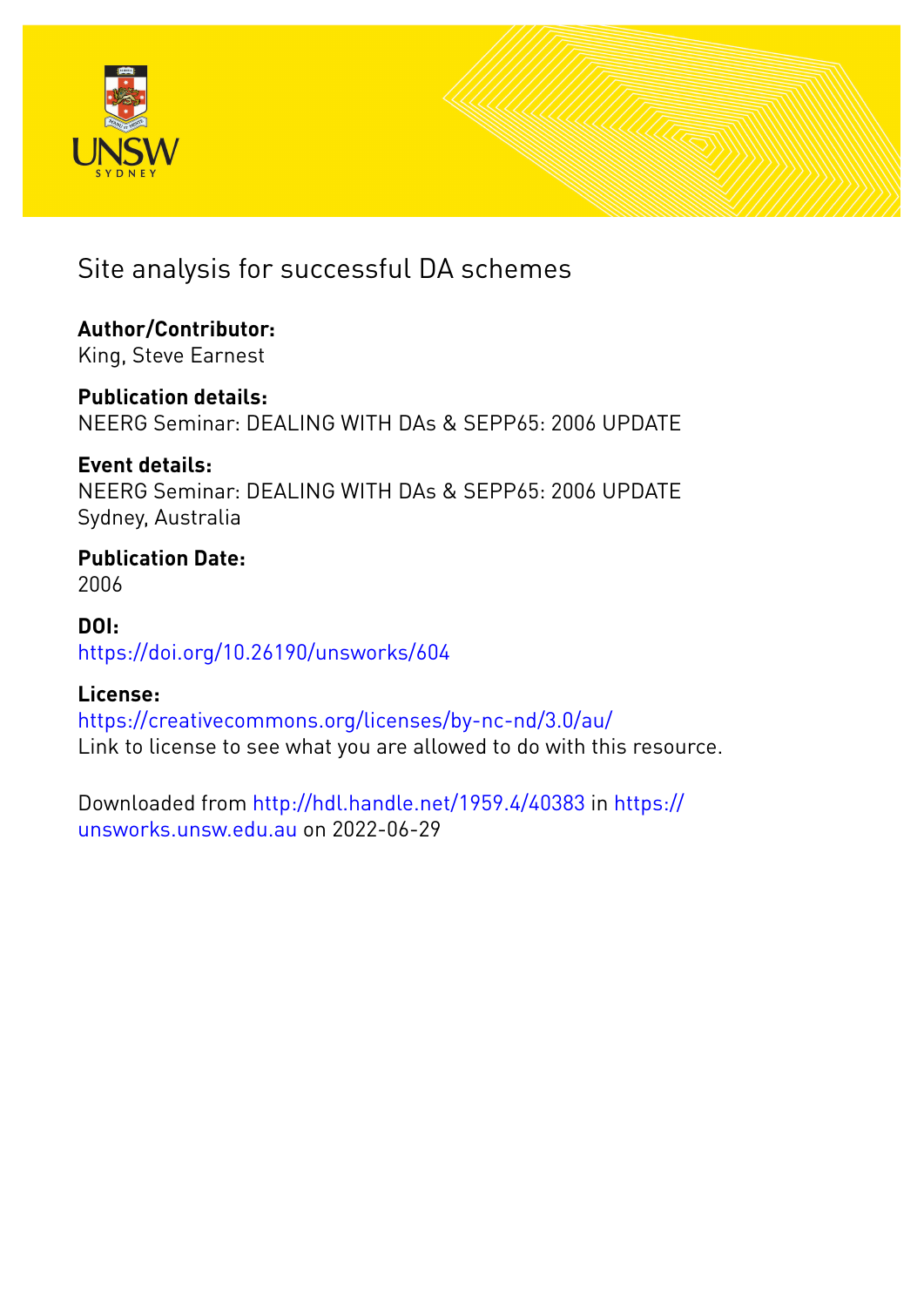

**CONTINUING EDUCATION FOR** THE MANAGEMENT OF THE BUILT ENVIRONMENT

## **DEALING WITH DAs & SEPP65: 2006 UPDATE**

NEERG Seminar, 16 March 2006, Powerhouse Museum

## **Site analysis for successful DA schemes**

STEVE KING B ARCH DIP BLDG SC, Associate Director, SOLARCH, UNSW

**Site survey** and **site appraisal** are two terms that crop up almost interchangeably in various instruments relating to development control. Most practising architects and planners take it for granted both that they know what these terms mean, and that as part of their day-to-day work they undertake the processes that those terms describe.

Yet the overwhelming impression when one vets typical development applications for multiunit residential developments is that neither has the appropriate site appraisal process been carried out, nor do the applicants appreciate to what degree a properly carried out *and documented* site appraisal would aid in the consideration of their application.

A fundamental mistake. I am sure my planning colleagues will confirm that Council officers find it easier to understand *design intent* with reference to evidence of a good site appraisal — than they do from the usual architects' statements, so often appended almost arbitrarily to the planning compliance documents. This is all the more true should the matter come before the Land and Environment Court, where a site appraisal, when available, may be taken very seriously indeed. Which is as it should be, considering that 'site analysis' is prescribed in the Residential Flat Design Code, and in many Councils' DCPs.

## **Why a site appraisal?**

At the risk of being obvious, let's clarify the purpose of a site appraisal.

Firstly, it is or should be a routine part of the process of designing any building in response to its particular site. It should be carried out *early* in the design process, it should be *comprehensive*, and it should be meaningfully *connected to the design intent* that subsequently determines the design proposal for that site.

Secondly, by properly *documenting* the site appraisal process, the designer is in a position to *communicate* — to any authority making compliance determinations about that application — exactly why the design proposal responds to its local constraints the way it does.

One of the difficulties for designers in appreciating and using properly documented site appraisals is a degree of confusion between the roles of such a site appraisal document, and information routinely incorporated in the better-known Statement of Environmental Effects. Personally, I've never really understood why this should be so. The Statement of Environmental Effects should be more or less exactly what it says: concentrating on environmental factors relating to the development — but doing so in detail and possibly by reference to detailed reports by other consultants, such as acoustic experts. Also, more or less by definition, environmental effects are those of the proposal, and therefore should concentrate on evidentiary modelling *after* the initial design.

In contrast, a properly carried out site appraisal should not only occur *before* such a design is prepared, but it's very methodology should help the designer avoid premature design decisions leading to *post hoc* rationalisations. This paper sets out a distinction between various parts of the site appraisal process, specifically to clarify such a methodology.

It is also my experience that most designers simply do not bring to bear on the site appraisal process *appropriate techniques* to improve the quality of the data, the analysis, or the inferences that may be drawn from that analysis. While the discussion of such techniques is beyond the scope of this paper, it is the subject of the accompanying presentation.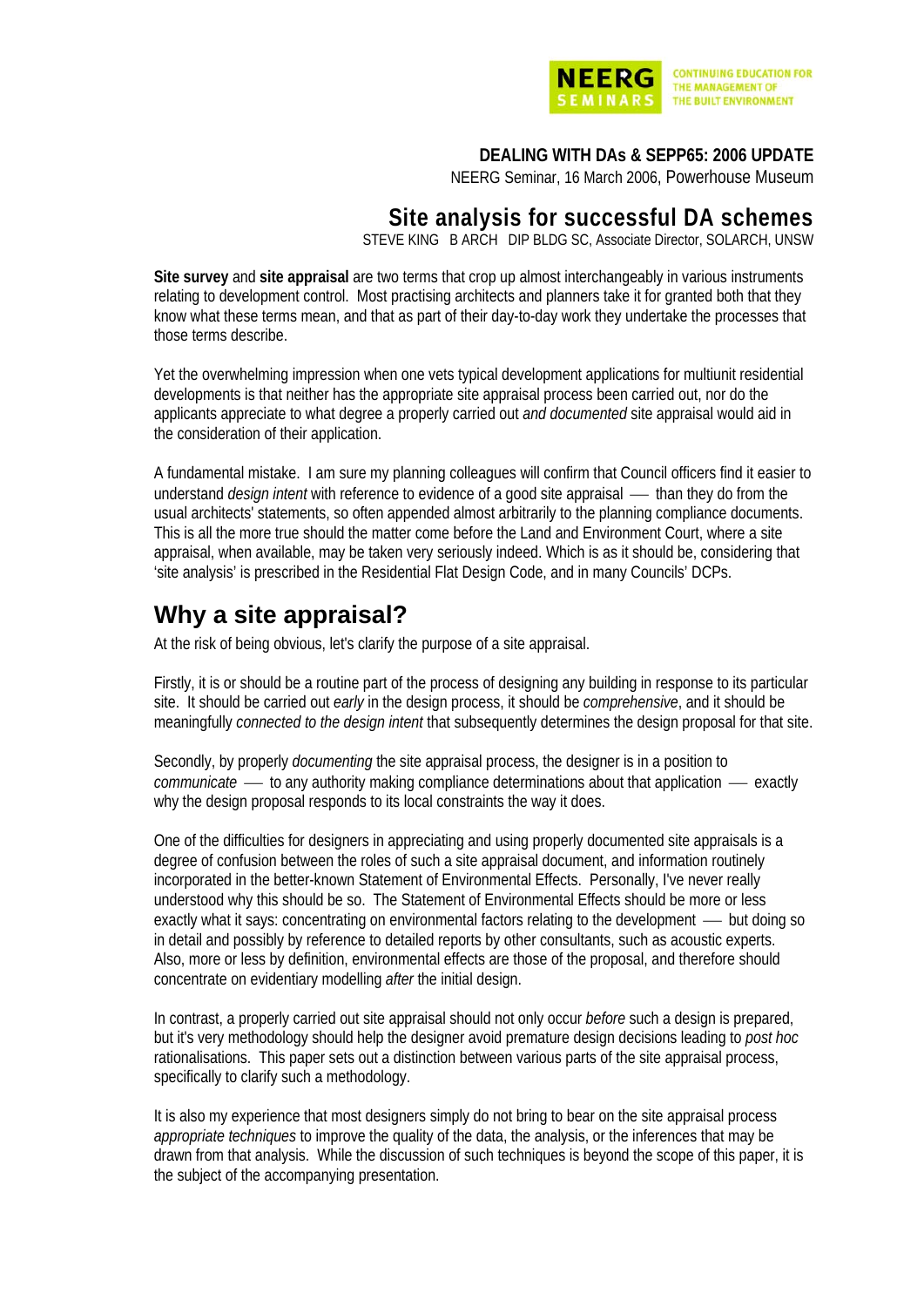# **The** *site appraisal* **process**

In spite of the title of this presentation and paper, I prefer the term *site appraisal* to describe the overall process. The term *site analysis* for me carries a narrower meaning, as I will explain below.

Following a conceptual model quite common in landscape architecture, I divide the site appraisal process into three distinct stages or activities:

- site *survey*;
- site *analysis*; and
- *constraints and opportunities*

I define these three stages as follows:

## **SURVEY:**

All information *measurable* and *recordable* on the site.

## **ANALYSIS**:

Other information, which may be *derived* from the surveys, and the combination of surveyed information with additional data, such as climate information. Examples are:

- Site sections and contours developed from spot levels; sun exposure and overshadowing at key times;
- slope analysis for drainage;
- wind exposure predictions based on regional winds and local topography, etc.

## **OPPORTUNITIES AND CONSTRAINTS**:

Identified by matching the *brief* and applicable regulations *against the site analysis*. Examples are:

- optimum entry point for cars;
- likely requirements for screening for noise or overlooking;
- preferred locations of bedrooms, etc.

So why would one make this distinction so rigidly? As I have hinted, for efficiency of the design process, and accountability of the decisions.

As will be immediately apparent, one can carry out both the Survey and Analysis activities I define without actually knowing what one wants to do with the site. On the other had, one can't assess Constraints and Opportunities unless one has a vague idea of the brief. If one 'pollutes' the survey and analysis with preconceptions based on the brief, what happens if the brief changes? Does one redo the analysis?

For most projects, this may seem a trivial problem. But the practical reality is that if most designers *never* formulate an accountable office practice based on such simple principles, we do end up with the damning diagnosis I make in my introduction.

To help designers and planners a little in that process of better understanding the methodical process of carrying out and documenting site appraisal, I suggest here three checklists for site appraisal. They are derived from a number of sources, including the venerable Green, R. *The Architect's Guide to Running a Job* Architectural Press (Various editions).

## **SITE SURVEY CHECKLIST**

## **Location & Content**

- site in relation to surroundings, existing architectural character, adjoining buildings (in particular location of windows, etc.)
- Owners and occupants' names and addresses, adjoining properties' postal addresses
- Local Authority and other regulatory bodies with jurisdiction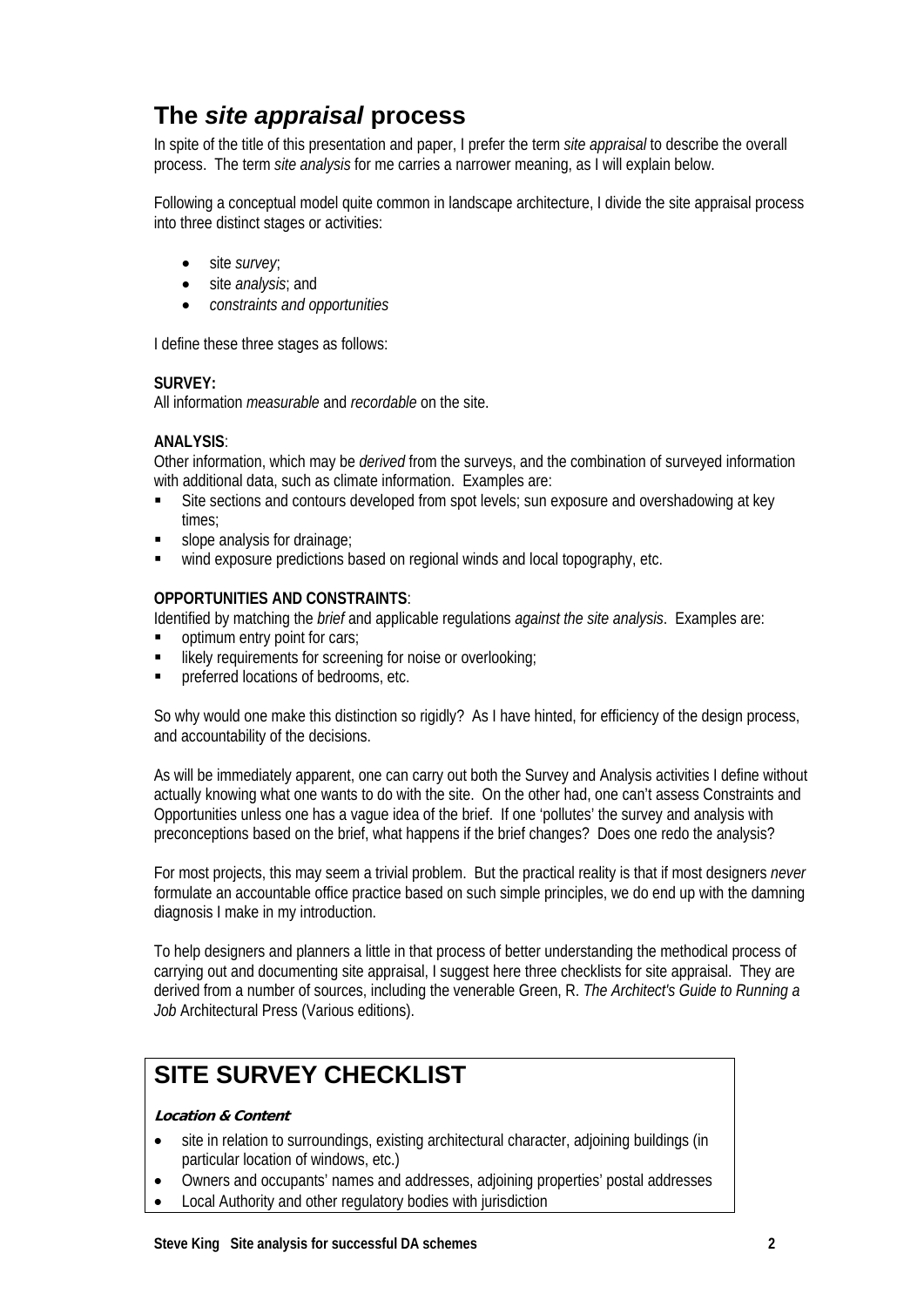#### **Boundaries**

• Approximate dimensions and orientations — check against surveyor's plans if available

#### **Topography**

• contours, spot levels, etc.

#### **Climate**

- rainfall, wind, sun, frost, macro and micro, etc.
- Surface Water
- natural drainage patterns, direction and rate of flow, depth, erosion, etc.

#### **Subsurface Water**

• marshy and wet areas, erosion, landslip, etc.

#### **Geology and Soils**

• types, quality, depth, original or fill, underlying rocks and rock outcrops, etc.

#### **Vegetation**

• position, type, species, height, spread, etc.; complete ecological survey, if appropriate.

#### **Access & Circulation**

• existing circulation patterns, roads, paths, etc. materials, condition, where does the site begin, what is the nature of the approach?

## **Buildings and Artefacts**

existing (and proposed?), heights, materials, access, etc.

#### **Services**

• above and below ground, electric, water, gas, telecommunications, surface drains, sewers, culverts, etc.

#### **Views**

• into and out of the site. Best denoted by marking up precise 'cones of view' in both plan and section, from relevant points on the site.

#### **Miscellaneous**

• other appropriate items for any particular site.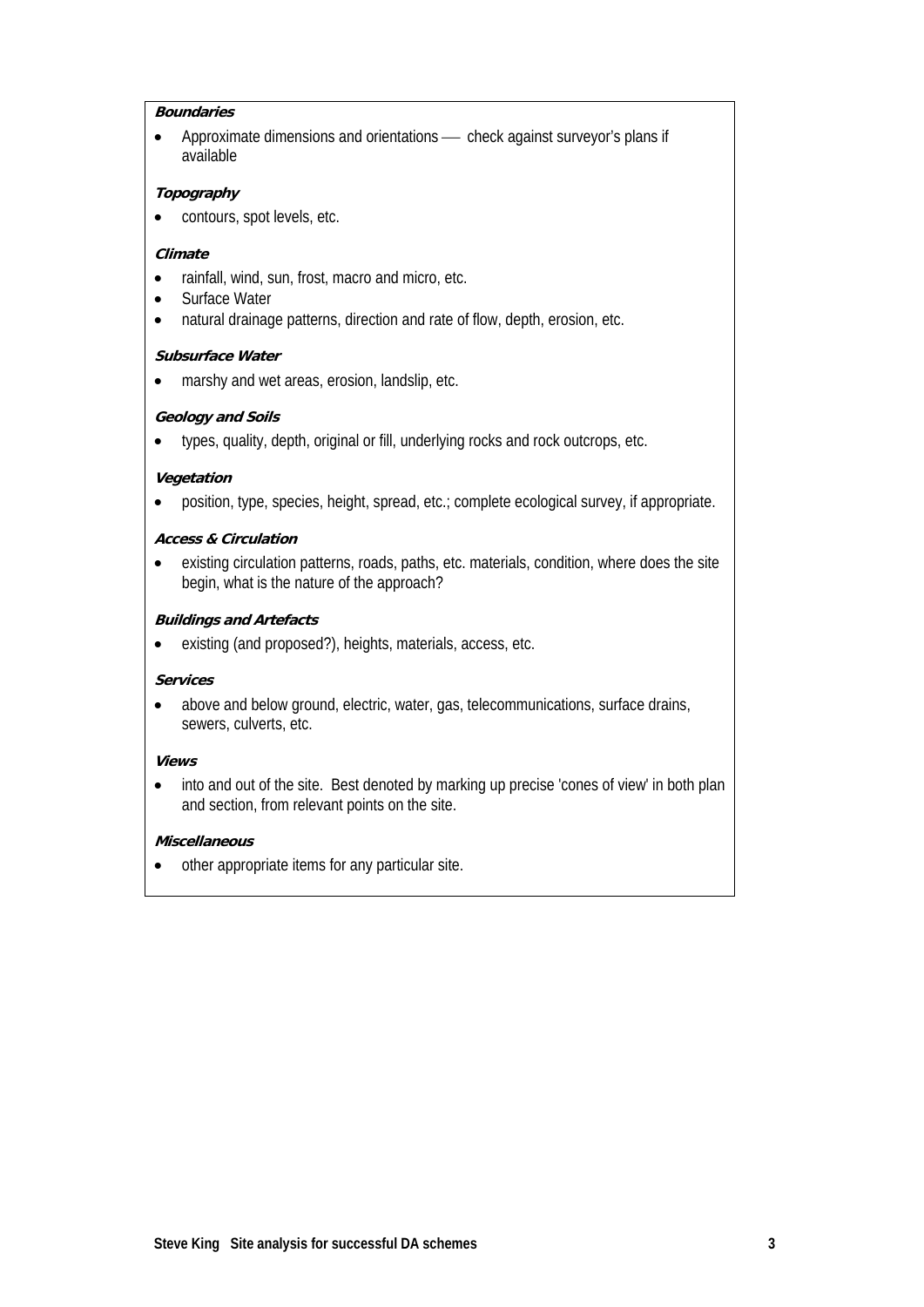# **ANALYSIS GUIDELINES**

## **Topography**

• translate spot levels to contours and analytical sections of site and surroundings.

## **Climate and microclimate**

- obtain applicable regional climate data
- identify local modifying factors, such as wind shelter, early or late sunsets due to surroundings, etc.
- relate to survey evidence, eg. late frost on ground, moss growth.

#### **Sun access and overshadowing**

- obtain applicable solar position data
- identify yearly shadow patterns as they apply to the site.

## **Areas or Volumes of Space**

• particularly well sheltered, catching full sun, possible frost pockets, etc. Sometimes identified by computer or hand generated 'exposure analysis' diagrams.

## **Vegetation**

• projected growth or loss over time

## **Views and sightlines**

use plans and sections to identify obstructed or not able to be recorded on site

## **Access and circulation**

• translate 'erosion and accretion' evidence noted during site survey.

## **Buildings and Artifacts**

• appearance, quality, character, colour, massing, relationships to ground, to each other, etc. observations and comment.

## **Wildlife and Habitat**

• Relationship to regional ecology: animals, birds, etc., nesting, wading, feeding, etc. Migration corridors, etc.

## **Areas of particular interest**

• cultural, historical, scientific, etc. usually by matching up with local history, conservation orders or strategies.

## **Application of regulations**

• setback lines, rights and easements, sun or light angles for neighbouring properties, etc.

## **Miscellaneous**

• other appropriate items for any particular site.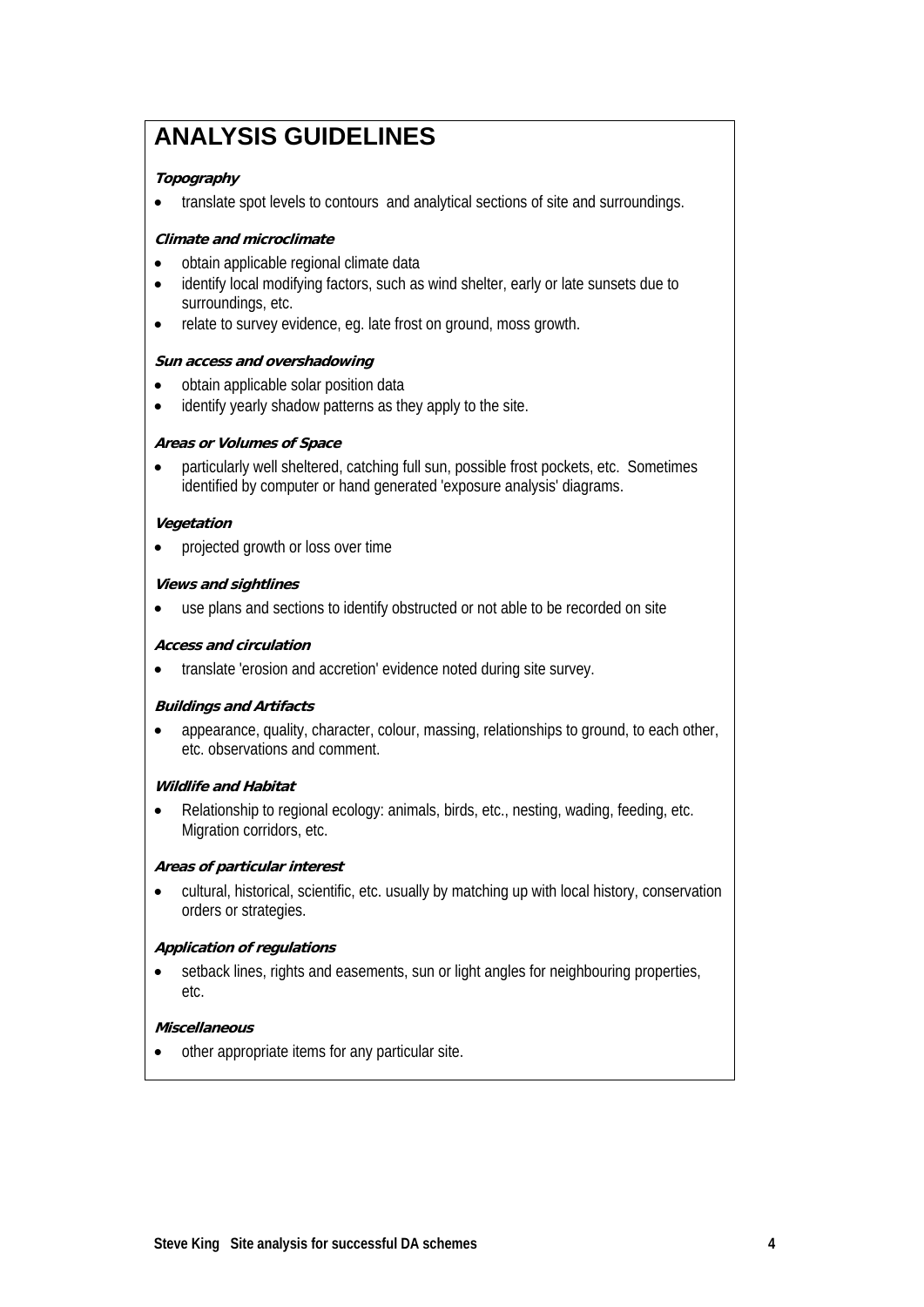# **CONSTRAINTS AND OPPORTUNITIES**

## **Views**

• into and out of the site, good and bad, others worth creating by 'opening up' action or requiring screening etc.

## **Areas or Volumes of Space**

- particularly appropriate for special uses, e.g. flat, dished, etc. Sometimes shown by a comprehensive 'slope analysis' diagram.
- particularly beautiful or with distinct character of high quality, particularly poor and in need of drastic improvement, etc.
- particularly well sheltered, sunlit, adversely exposed for certain uses, etc.
- potential screening for wind, sun, noise

## **Access and Circulation**

• particularly appropriate routes, desire lines, etc. for vehicles and pedestrians

## **Vegetation**

• choice specimens or groups which ought to be retained, poor quality vegetation, possibly needing attention or removal.

## **Possible Danger**

• areas needing special attention, e.g. water, fire, cables, traffic, etc.

## **Existing Spoilation**

• vandalism, misuse, litter dumping, noise, fumes, etc.

## **Buildings and Artifacts**

• retention, adaptation, reuse, demolition, etc.

## **Wildlife and Habitat**

• upstream and downstream effects of potential development

## **Areas of particular interest**

• cultural, historical, scientific, etc.

## **Miscellaneous**

other appropriate items for any particular site.

For easy reference, I also include here a typical local council's DCP requirements, and finally a facsimile of the Residential Flat Design Code's own checklist.

Concerning the latter, I raise a small note of caution: as will be apparent in my presentation, I would consider the *illustrations* in the RFDC to be the *minimum* standard, not the norm, to which an applicant should aspire. They are generic, of the kind often found in instruction manuals and codes. An actual site appraisal carried out for a real project would deserve illustrations of a much more focused and particular content.